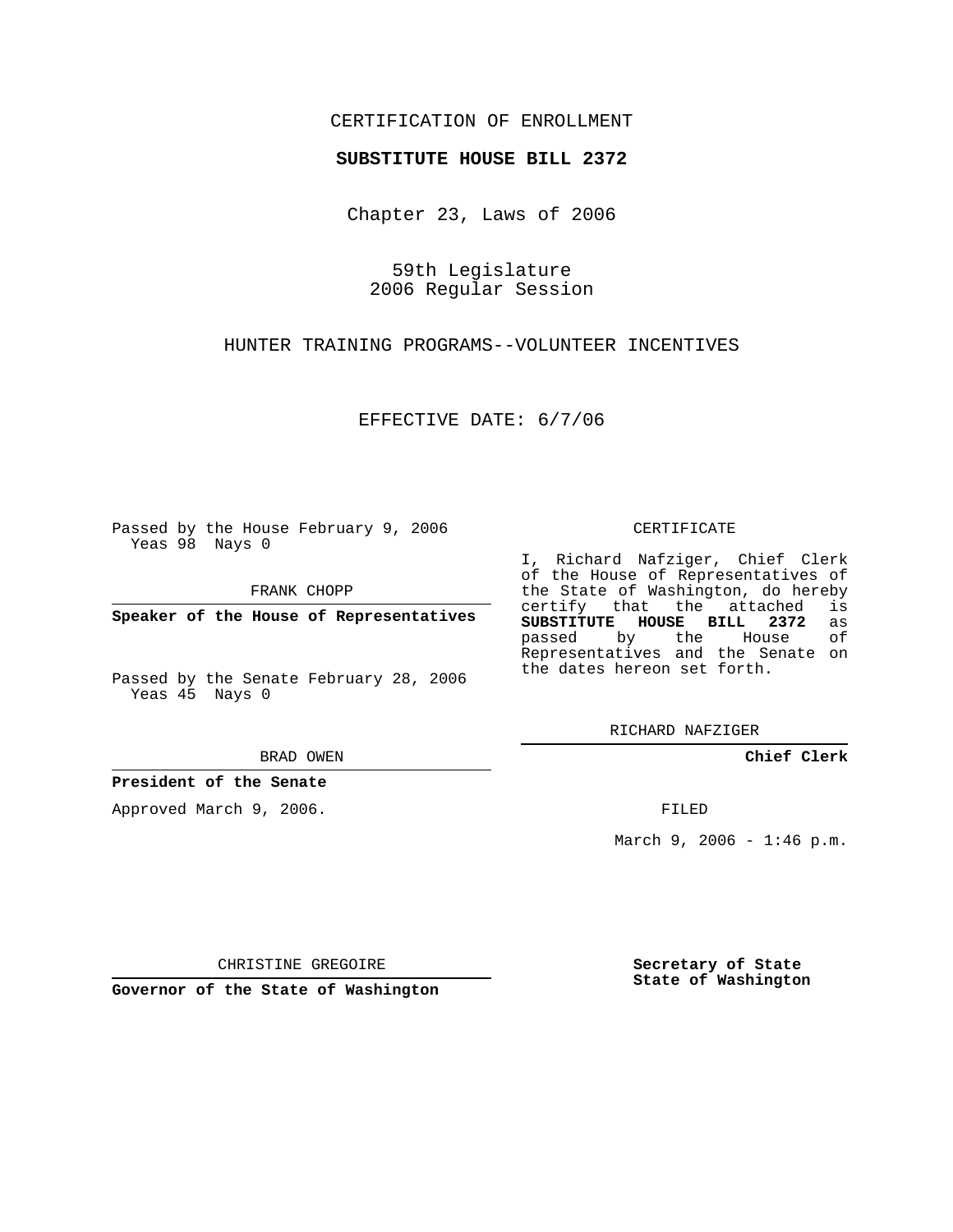# **SUBSTITUTE HOUSE BILL 2372** \_\_\_\_\_\_\_\_\_\_\_\_\_\_\_\_\_\_\_\_\_\_\_\_\_\_\_\_\_\_\_\_\_\_\_\_\_\_\_\_\_\_\_\_\_

\_\_\_\_\_\_\_\_\_\_\_\_\_\_\_\_\_\_\_\_\_\_\_\_\_\_\_\_\_\_\_\_\_\_\_\_\_\_\_\_\_\_\_\_\_

Passed Legislature - 2006 Regular Session

### **State of Washington 59th Legislature 2006 Regular Session**

**By** House Committee on Natural Resources, Ecology & Parks (originally sponsored by Representatives Cox, Buri, Williams, Blake, Moeller, Buck, Conway, Sump, P. Sullivan, Springer, Haler, Ericks, Kretz, Simpson, Dunn and Ormsby)

READ FIRST TIME 01/27/06.

 1 AN ACT Relating to providing a mechanism to encourage volunteers to 2 teach hunter education programs in Washington; and amending RCW 3 77.32.155.

4 BE IT ENACTED BY THE LEGISLATURE OF THE STATE OF WASHINGTON:

 5 **Sec. 1.** RCW 77.32.155 and 1998 c 191 s 17 are each amended to read 6 as follows:

7 (1) When purchasing any hunting license, persons under the age of eighteen shall present certification of completion of a course of instruction of at least ten hours in the safe handling of firearms, 10 safety, conservation, and sportsmanship. ((Beginning January 1,  $\left(1\right)$   $\left(1\right)$   $\left(1\right)$   $\left(1\right)$   $\left(1\right)$  persons purchasing any hunting license for the first time, if born after January 1, 1972, shall present such certification.

 (2) The director may establish a program for training persons in the safe handling of firearms, conservation, and sportsmanship and 15 shall prescribe the type of instruction and the qualifications of the 16 instructors. The director may cooperate with the National Rifle Association, organized sportsmen's groups, or other public or private organizations when establishing the training program.